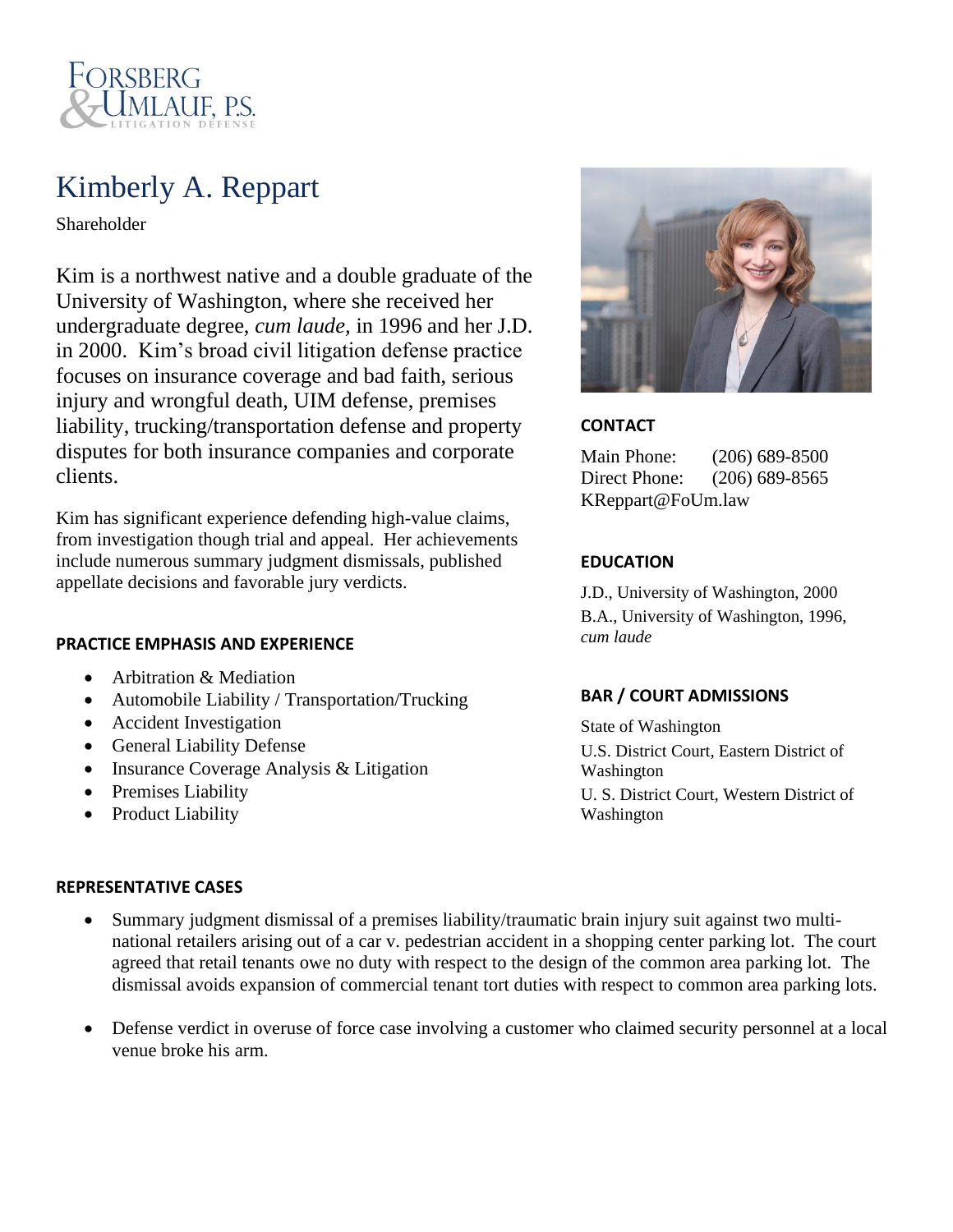# Kimberly A. Reppart

Attorney

- *Vasquez v. Am. Fire & Cas. Co.*, a published opinion allowing insurers to limit UIM coverage for those who are not Named Insureds under a business auto policy.
- *Hurley v. Port Blakely Tree Farms L.P.*, a published opinion determining that clearcutting above residential properties does *not* constitute an "abnormally dangerous activity" subject to strict liability.
- *Goodwin v. Los Lobos LLC*, an overuse of force case tried before a jury in King County. Plaintiff claimed six-figures in damages. The jury returned a defense verdict.
- Representation of a large, well-known general contractor on a construction defect subrogation case cotried in Spokane County. After a two-week trial, the jury returned a multi-million dollar verdict in favor of the client.

# **PROFESSIONAL & CIVIC INVOLVEMENT**

- American Bar Association
- Washington State Bar Association
- King County Bar Association *Awards Committee Member*
- Washington Defense Trial Lawyers *Incoming Board Member, Presenter*
- WDTL Women's Commission Member
- Mother Attorneys Mentoring Association (MAMAS) *Member, Presenter*
- Manufactured Housing Community Preservationists, Board of Directors *Secretary of the Board*

## **ARTICLES & PRESENTATIONS**

- CLE Speaker/Presenter: "Covid Litigation," Northwest Insurance Law Conference, October 2021
- Speaker/Presenter: "Changes in Washington Premises Law," June 2021
- CLE Speaker/Presenter: "Are UIM Claim Files Ever Privileged?" March 2021
- Speaker/Presenter: "Jury Trials During Covid," March 2021
- Speaker/Presenter: "Negotiation Tactics and Strategy," March 2021
- CLE Speaker: "Discovery of UIM Claim Files," Northwest Insurance Law Conference, October 2020
- Speaker/Presenter: "Washington Jurisdictional Review First Party Property Claims." June 2020
- Speaker/Presenter: "Coverage Review: COVID-19 Business Loss Claims," May 2020
- Speaker/Presenter: "Coverage Considerations in First Party Property Claims." April 2020
- CLE Moderator: "Bad Faith and Calculation of Treble Damages Under IFCA Bench and Bar Perspective," December 2019
- Speaker/Presenter: "Factors in Claim Valuation," August 2019
- Speaker/Presenter: "Preparation of Corporate Witnesses," June 2019